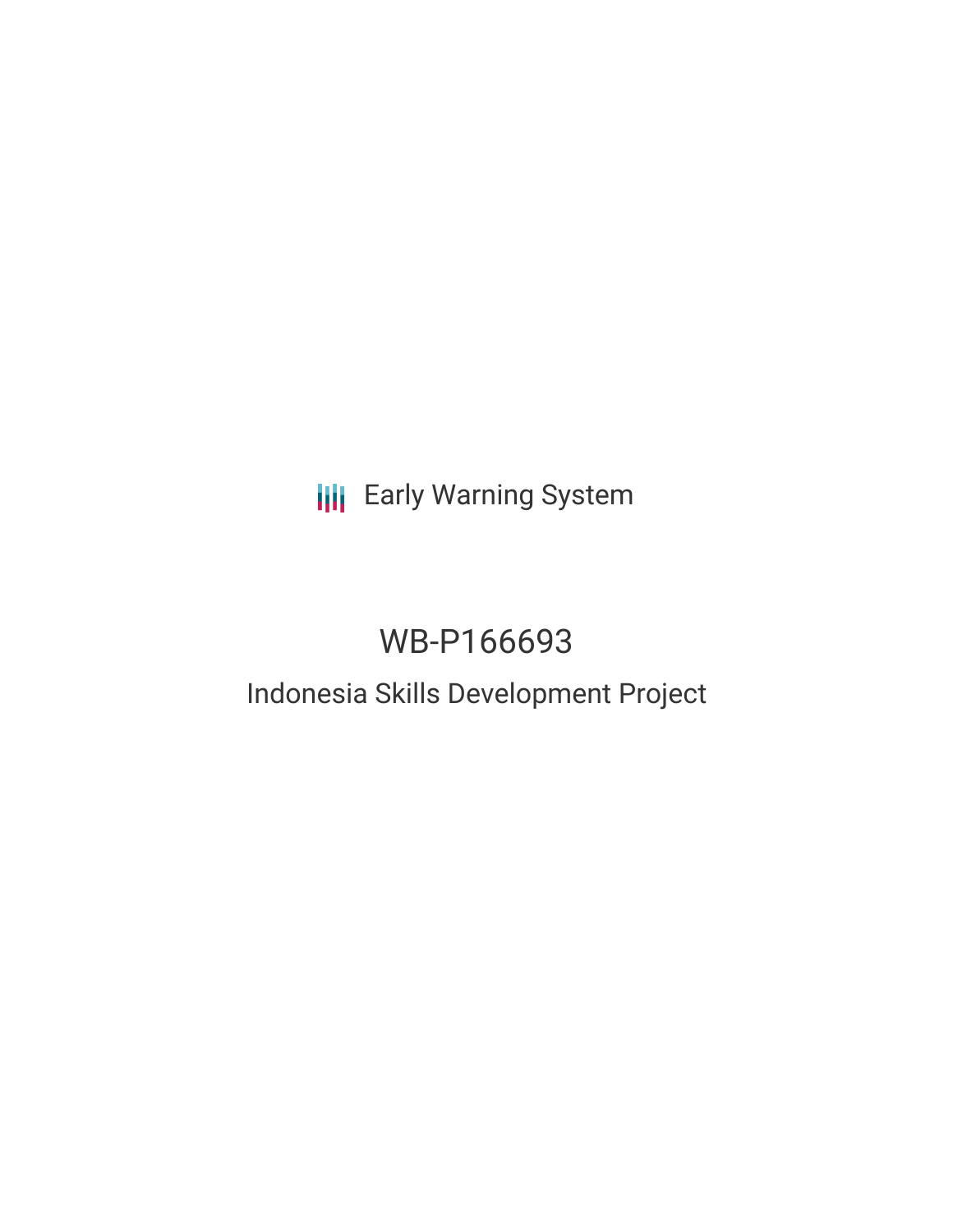## **Quick Facts**

| <b>Countries</b>               | Indonesia                                   |
|--------------------------------|---------------------------------------------|
| <b>Specific Location</b>       | Nation-wide                                 |
| <b>Financial Institutions</b>  | World Bank (WB)                             |
| <b>Status</b>                  | Proposed                                    |
| <b>Bank Risk Rating</b>        | U                                           |
| <b>Borrower</b>                | The Government of the Republic of Indonesia |
| <b>Sectors</b>                 | Law and Government                          |
| <b>Investment Type(s)</b>      | Loan                                        |
| <b>Investment Amount (USD)</b> | \$200.00 million                            |
| <b>Loan Amount (USD)</b>       | \$200.00 million                            |
| <b>Project Cost (USD)</b>      | \$6,000,00 million                          |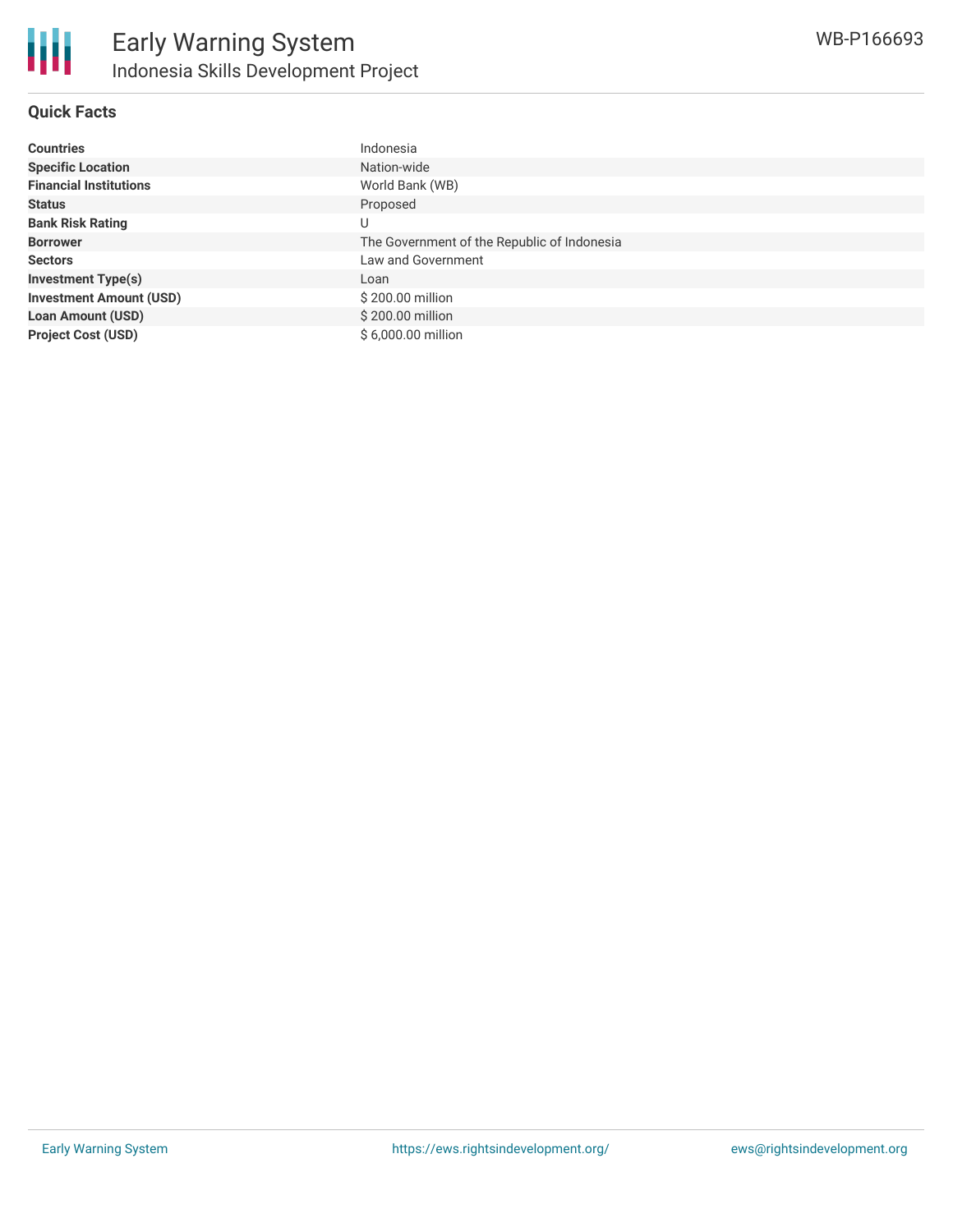

## **Project Description**

According to the project document, the project aims to support the Government of Indonesia' development of a more skilled workforce by enhancing the institutional mechanisms for skill development and increasing access to quality and marketrelevant training for the workforce.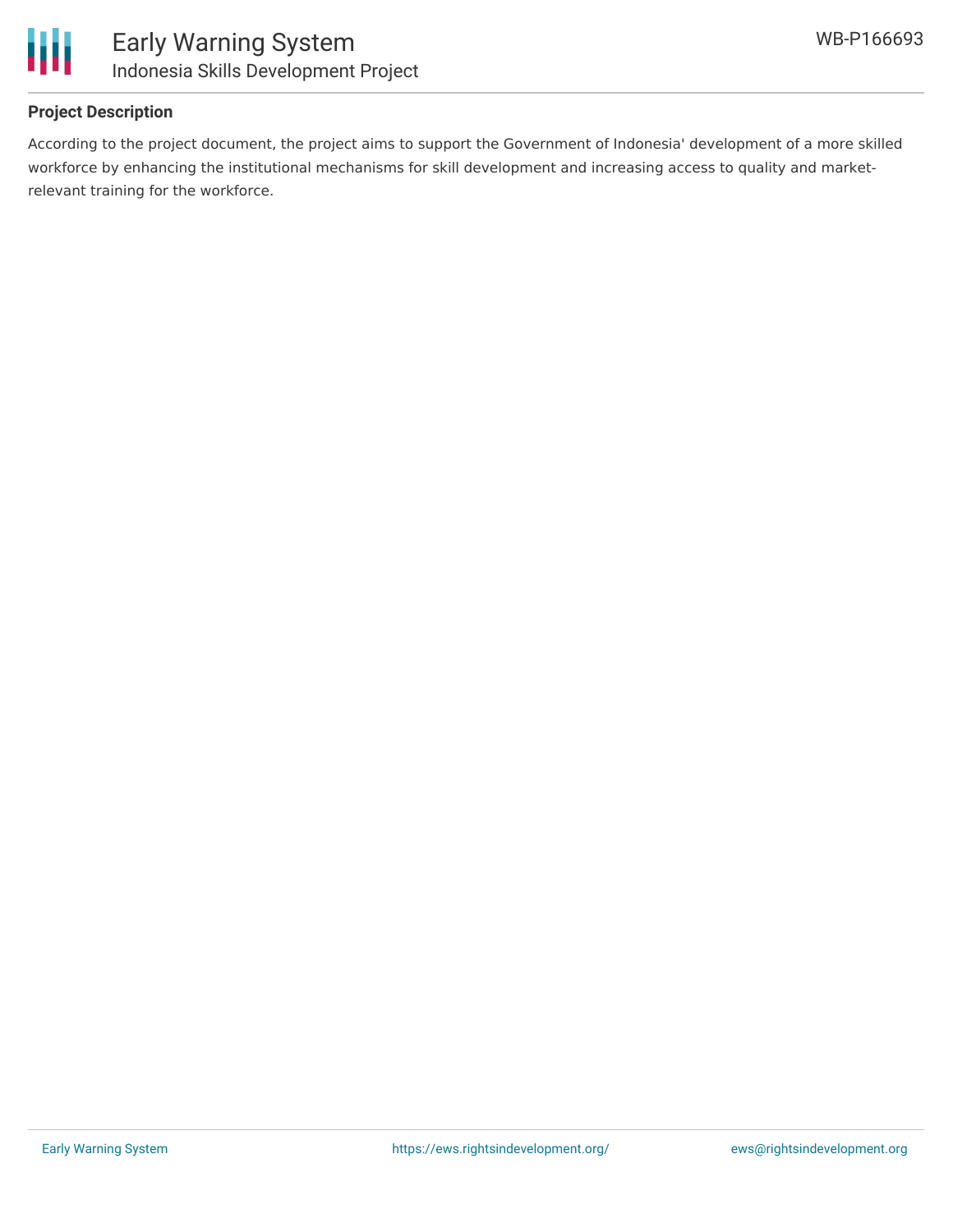

## **Investment Description**

World Bank (WB)

World Bank Lending US\$ 200.00 million

Total Government Contribution US\$ 5,800.00 million

Total Project Cost US\$ 6,000.00 million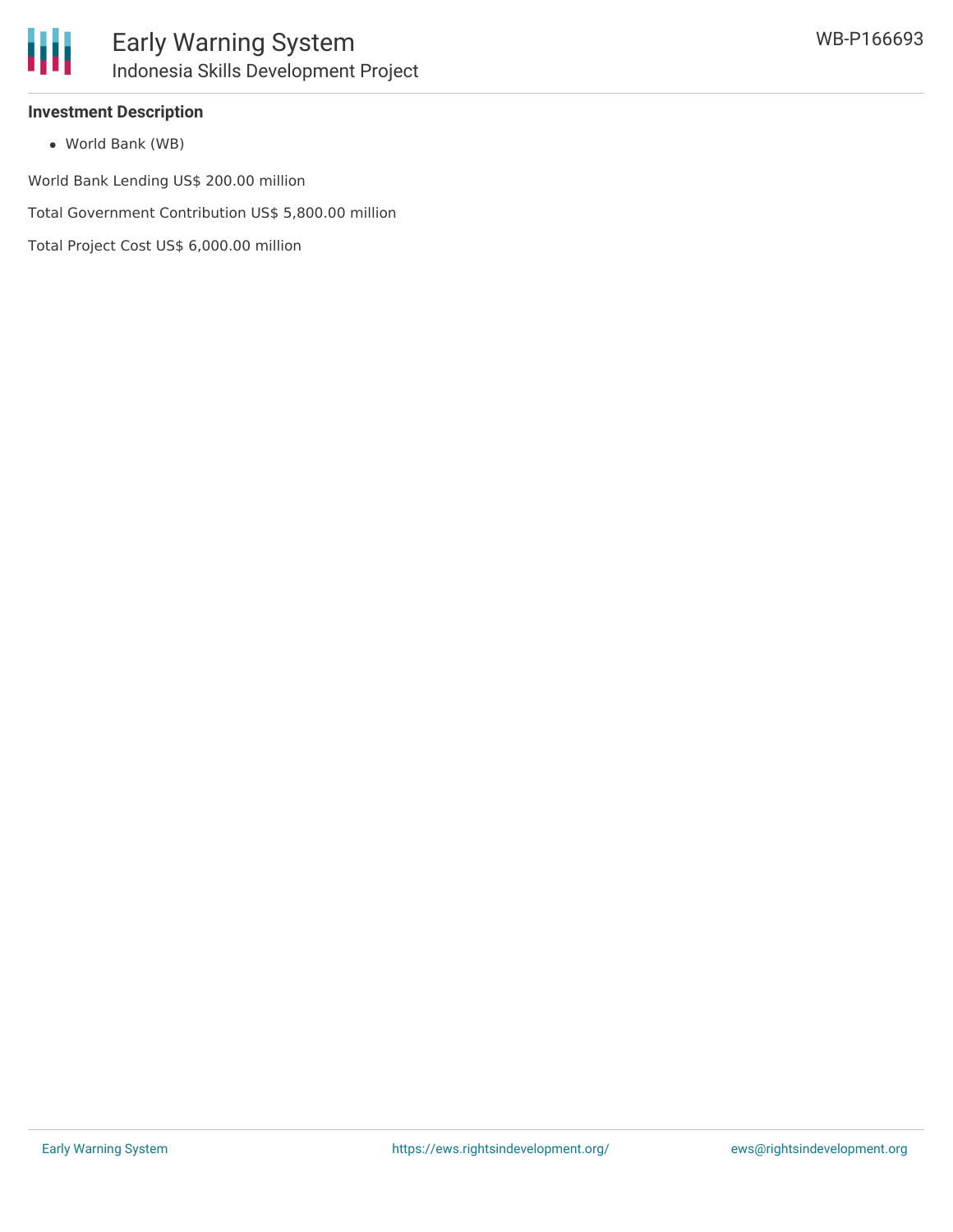## **Contact Information**

**1/World Bank**

#### **Name: Pablo Ariel Acosta**

Designation: Senior Economist

Role: Team Leader (ADM Responsible)

Telephone No: 5776+2634

Email: [pacosta@worldbank.org](mailto:pacosta@worldbank.org)

#### **Name: Javier Luque**

Designation: Senior Education Specialist

Role: Team Leader

Telephone No: 5781+3072

Email: [jluque@worldbank.org](mailto:jluque@worldbank.org)

#### **2/Borrower/Client/Recipient**

Borrower: MINISTRY OF FINANCE

Contact: Luky Alfirman

Title: Director General of Budget Financing and Risk Management

Telephone No: 0213458289

Email: [luky.alfirman@kemenkeu.go.id](mailto:luky.alfirman@kemenkeu.go.id)

#### **3/Implementing Agencies**

#### **Implementing Agency: COORDINATING MINISTRY OF ECONOMIC AFFAIRS**

Contact: Rudy Salahuddin

Title: Deputy for Creative Economy, Entrepreneurship, and Competitive

Telephone No: 0213521835

Email: [rudy@ekon.go.id](mailto:rudy@ekon.go.id)

## **Implementing Agency: BAPPENAS**

Contact: Pungky SumadI

Title: Deputy for Population and Employment

Telephone No: 02131936207

Email: [psumadi@bappenas.go.id](mailto:psumadi@bappenas.go.id)

## **ACCOUNTABILITY MECHANISM OF WORLD BANK**

The World Bank Inspection Panel is the independent complaint mechanism and fact-finding body for people who believe they are likely to be, or have been, adversely affected by a World Bank-financed project. If you submit a complaint to the Inspection